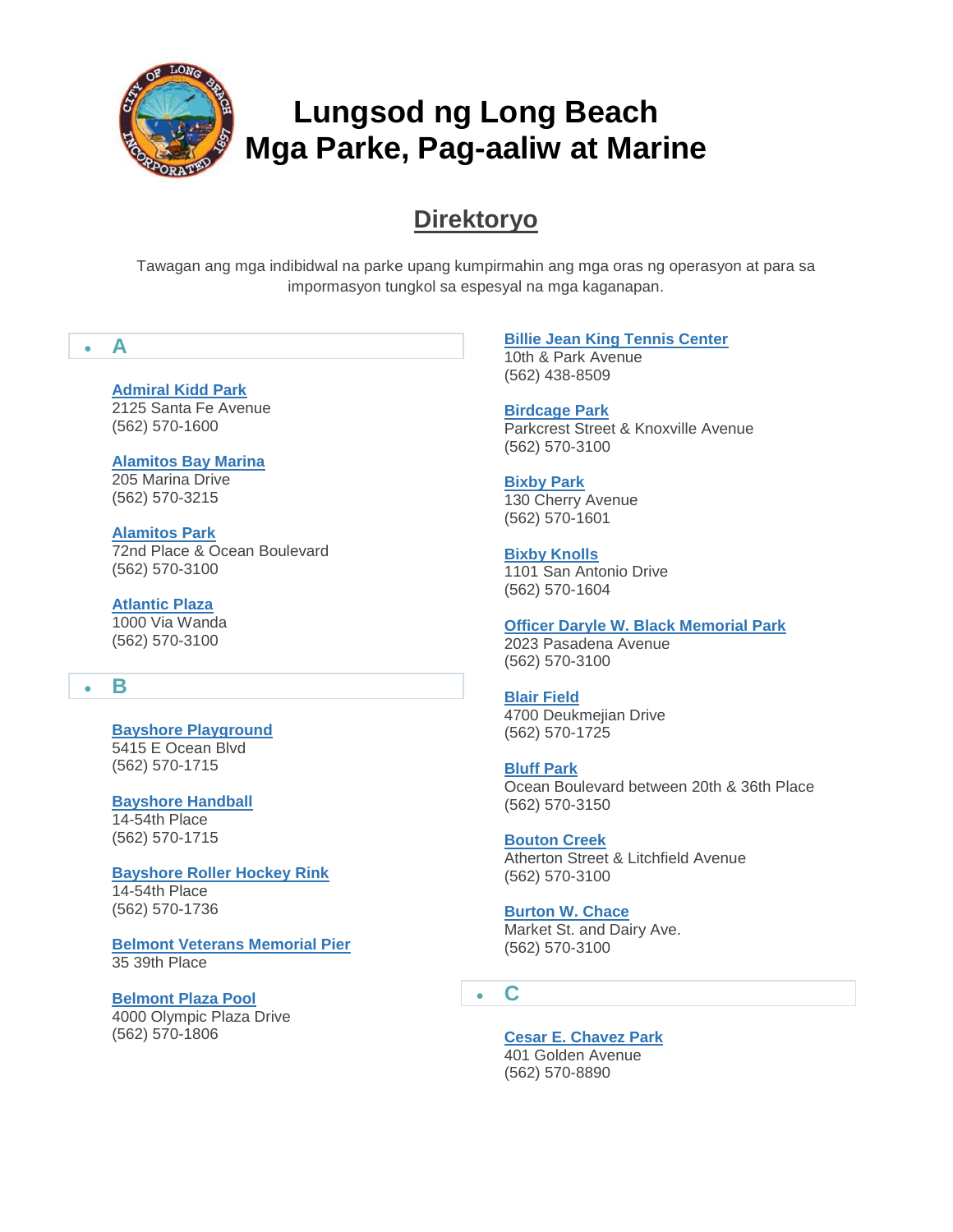

**[Channel View](http://www.longbeach.gov/park/park-and-facilities/directory/channel-view-park/)** 7th St to Loynes Dr at Los Cerritos Channel (562) 570-3100

**[Cherry Park](http://www.longbeach.gov/park/park-and-facilities/directory/cherry-park/)** 1901 East 45th Street (562) 570-1615

**[Chittick Field](http://www.longbeach.gov/park/park-and-facilities/directory/chittick-field/)** 1900 Walnut Avenue (562) 570-3204

**[College Estates Park](http://www.longbeach.gov/park/park-and-facilities/directory/college-estates-park/)** 808 Stevely Avenue

(562) 570-1617

#### **[Colorado Lagoon](http://www.longbeach.gov/park/recreation-programs/aquatics/colorado-lagoon/)** 5119 East Colorado Street (562) 570-1720

**[Coolidge Park](http://www.longbeach.gov/park/park-and-facilities/directory/coolidge-park/)** 352 East Neece Street (562) 570-1618

#### **[Craftsman Village](http://www.longbeach.gov/Park/Park-and-Facilities/Directory/Craftsman-Village-Park/)** 851 Orange Avenue

(562) 570-3100

# **D**

**[Daisy Greenbelt](http://www.longbeach.gov/park/park-and-facilities/directory/daisy-greenbelt/)** Daisy Avenue

**[Davenport Park](http://www.longbeach.gov/park/park-and-facilities/directory/ed-pops-davenport-park/)** 2910 East 55th Way

**[DeForest Park](http://www.longbeach.gov/park/park-and-facilities/directory/deforest-park/)** 6255 DeForest Avenue (562) 570-1620

# **[Dog Parks](http://www.longbeach.gov/park/park-and-facilities/directory/dog-parks/)**

**[Drake Park](http://www.longbeach.gov/park/park-and-facilities/directory/drake-park/)** 951 Maine Avenue (562) 570-1625

**E**

**[East Village Arts Park](http://www.longbeach.gov/park/park-and-facilities/directory/east-village-arts-park/)** 150 Elm Avenue

**[El Dorado East Regional Park](http://www.longbeach.gov/park/park-and-facilities/directory/el-dorado-east-regional-park/)** 7550 East Spring Street (562) 570-1771

**[El Dorado Nature Center](http://www.longbeach.gov/park/park-and-facilities/parks-centers-pier/el-dorado-nature-center/)**

7550 East Spring Street (562) 570-1745

# **[El Dorado Park West](http://www.longbeach.gov/park/park-and-facilities/directory/el-dorado-park-west/)**

2800 Studebaker Road (562) 570-3225

**[El Dorado Tennis Center](http://www.longbeach.gov/park/park-and-facilities/directory/el-dorado-tennis-center/)**

2800 Studebaker Road (562) 425-0553

**[El Dorado Park Golf Course](http://www.longbeach.gov/park/park-and-facilities/directory/el-dorado-golf-course/)** 2400 Studebaker Road (562) 430-5411

**F**

**[Fellowship Park](http://www.longbeach.gov/park/park-and-facilities/directory/fellowship-park/)** North Pasadena Avenue at Willow Street (562) 570-3100

#### **[Freeman Community Center](http://www.longbeach.gov/park/park-and-facilities/directory/freeman-community-center/)**

1205 Freeman Avenue (562) 570-8688 (562) 570-1663

**[14th Street Park](http://www.longbeach.gov/park/park-and-facilities/directory/14th-street-park/)** 14th Street from Chestnut Avenue to Palmer **Court** (562) 570-1608

**G**

**[Golden Shore Marine Biological Reserve](http://www.longbeach.gov/park/park-and-facilities/directory/golden-shore-marine-biological-reserve-park/)  [Park](http://www.longbeach.gov/park/park-and-facilities/directory/golden-shore-marine-biological-reserve-park/)** Golden Shore Ave South of Shoreline Dr

**[Golden Shore RV Park](http://www.longbeach.gov/park/park-and-facilities/directory/golden-shore-rv-resort/)**

101 Golden Avenue (562) 435-4646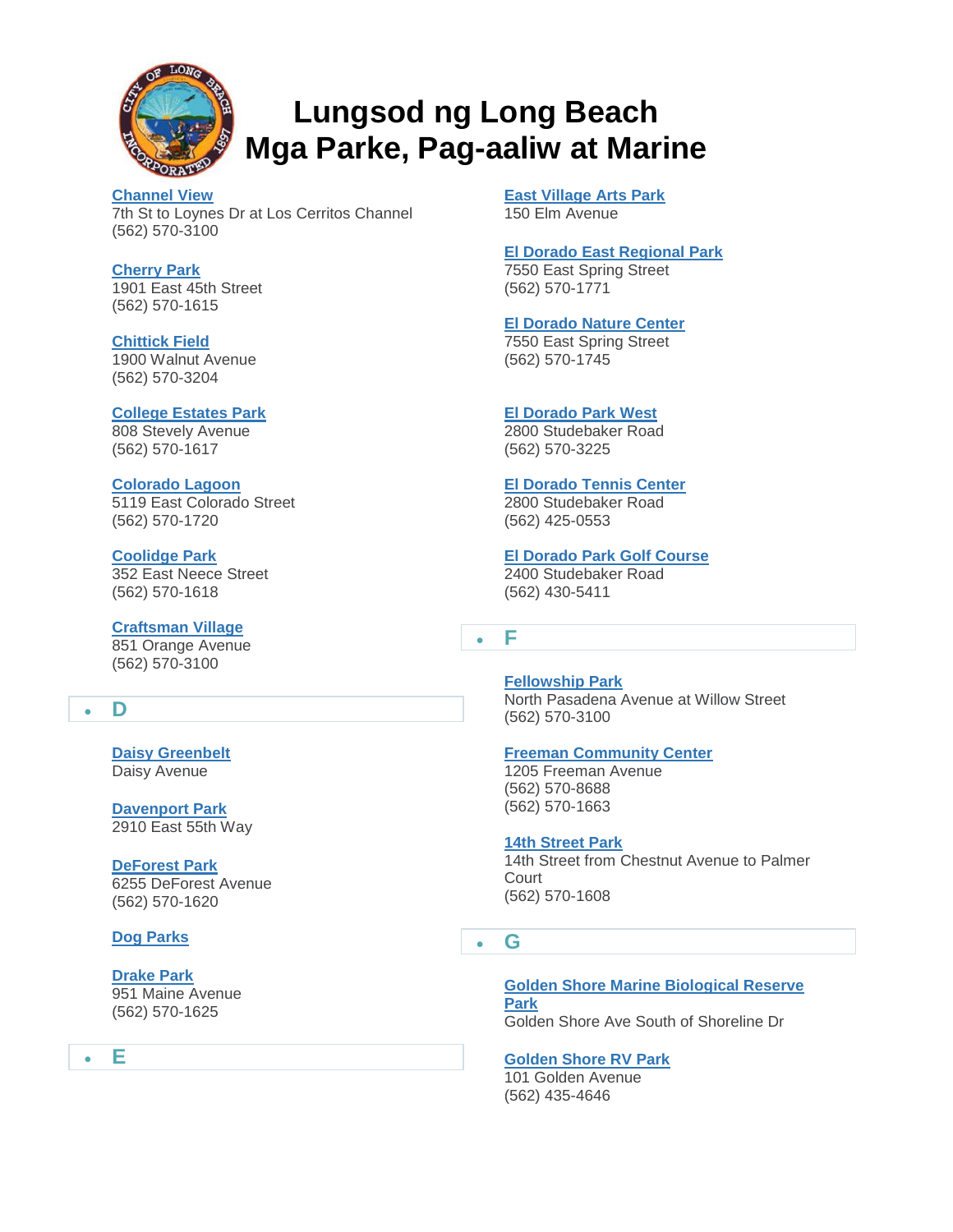

**[Good Neighbor Park](http://www.longbeach.gov/park/park-and-facilities/directory/good-neighbor-park/)** 2800 Studebaker Road (562) 570-3100

**[Grace Park](http://www.longbeach.gov/park/park-and-facilities/directory/grace-park/)** Elm Ave. & Plymouth St. (562) 570-3100

#### **H**

**[Harry Bridges Memorial Park](http://www.longbeach.gov/park/park-and-facilities/directory/queen-mary-events-park/)**

1126 Queens Highway (562) 570-5333

**[Harvey Milk Promenade Park](http://www.longbeach.gov/park/park-and-facilities/directory/harvey-milk-promenade-park/)** 185 E. Third Street

(562) 570-5333

**[Heartwell Park Golf Course](http://www.longbeach.gov/park/park-and-facilities/directory/heartwell-golf-course/)** 6700 East Carson Street (562) 421-8855

**[Heartwell Park](http://www.longbeach.gov/park/park-and-facilities/directory/heartwell-park/)** 5801 East Parkcrest Street (562) 570-1635

**[Houghton Park](http://www.longbeach.gov/park/park-and-facilities/directory/houghton-park/)** 6301 Myrtle Avenue (562) 570-1640

**[Hudson Park](http://www.longbeach.gov/park/park-and-facilities/directory/hudson-park/)** 2335 Webster Avenue (562) 570-3150

# **J**

**[Jack Dunster Marine Biological Reserve](http://www.longbeach.gov/park/park-and-facilities/directory/jack-dunster-marine-biological-reserve/)** Boathouse Lane and Los Cerritos Channel (562) 570-3100

**[Jack Nichol Park](http://www.longbeach.gov/park/park-and-facilities/directory/jack-nichol-park/)** 6200 Costa Del Sol (Pacific Coast Hwy. & Los Cerritos Channel)

**[Jackson Park](http://www.longbeach.gov/park/park-and-facilities/directory/jackson-park/)** 1432 Jackson St (562) 570-3100

**L**

**[La Bella Fountain](http://www.longbeach.gov/park/park-and-facilities/directory/la-bella-fontana-di-napoli/)** Ravenna Dr and Corinthian Wk

**[Leeway Sailing & Aquatics Center](http://www.longbeach.gov/park/recreation-programs/aquatics/leeway-sailing-and-aquatics-center/)**

5437 East Ocean Boulevard (562) 570-1719

**[Lilly Park](http://www.longbeach.gov/park/park-and-facilities/directory/lilly-park/)** 32 Lilly Ave (562) 570-3100

**[Lincoln Park\(Civic Center\)](http://www.longbeach.gov/park/park-and-facilities/directory/lincoln-park/)** Pacific Avenue & Broadway Street (562) 570-3100

**[Livingston Drive Playground](http://www.longbeach.gov/park/park-and-facilities/directory/livingston-drive-playground/)** Livingston Drive & Park Avenue (562) 570-3100

**[Loma Vista Park](http://www.longbeach.gov/park/park-and-facilities/directory/loma-vista/)** 1173 Loma Vista (532)570-3100

**[Long Beach Municipal Cemetery](http://www.longbeach.gov/park/park-and-facilities/directory/long-beach-municipal-cemetery/)** 1151 Willow Street

(562) 570-3100 **[Long Beach Museum Of Art](http://www.longbeach.gov/park/park-and-facilities/directory/long-beach-museum-of-art/)**

2300 East Ocean Boulevard (562) 439-2119

**[Long Beach Senior Center](http://www.longbeach.gov/park/park-and-facilities/directory/long-beach-senior-center/)** 1150 East 4th Street (562) 570-3500

**[Long Beach Shoreline Marina](http://www.longbeach.gov/park/park-and-facilities/directory/long-beach-shoreline-marina/)** 450 East Shoreline Drive (562) 570-4950

**[Los Altos Park](http://www.longbeach.gov/park/park-and-facilities/directory/los-altos-park/)** 5481 Stearns St. (562) 570-1685

**[Los Altos Plaza Park](http://www.longbeach.gov/park/park-and-facilities/directory/los-altos-park-plaza/)** Los Altos Plaza & Anaheim Road (562) 570-3126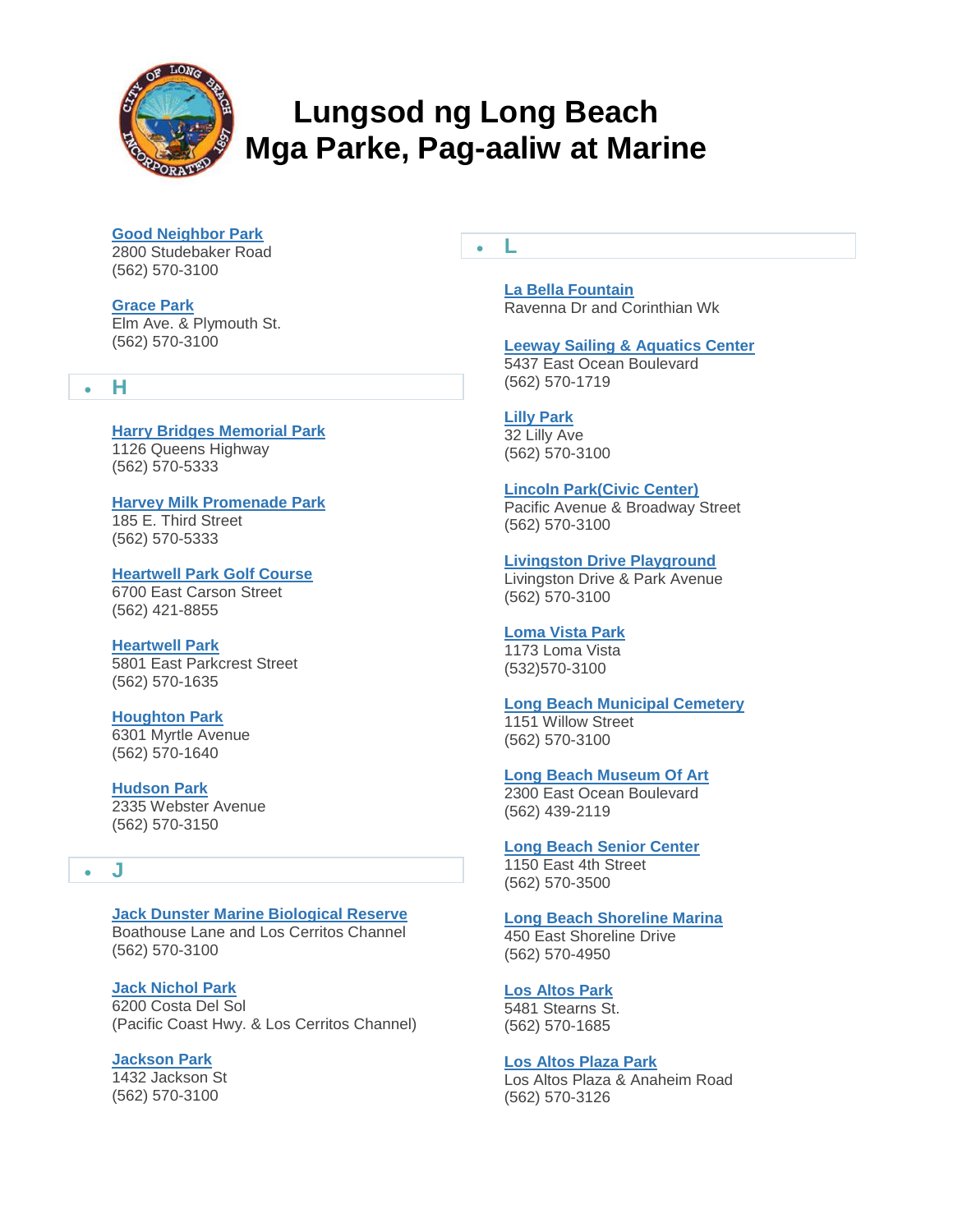

**O**

#### **[Los Cerritos Park](http://www.longbeach.gov/park/park-and-facilities/directory/los-cerritos-park/)**

3750 Del Mar Avenue

#### **M**

#### **[MacArthur Park](http://www.longbeach.gov/park/park-and-facilities/directory/macarthur-park/)**

1321 Anaheim Street (562) 570-1655

**[Marine Stadium](http://www.longbeach.gov/park/park-and-facilities/directory/marine-stadium/)** 5255 Paoli Way (562) 570-3215

**[Marine Park \(Mother's Beach\)](http://www.longbeach.gov/park/park-and-facilities/directory/marine-park-(mothers-beach)/)** Appian Way below Second (562) 570-3100

**[Marina Green](http://www.longbeach.gov/park/park-and-facilities/directory/marina-green/)** 386 E Shoreline Drive (562) 570-3236

**[Marina Vista Park](http://www.longbeach.gov/park/park-and-facilities/directory/marina-vista-park/)** Colorado Street & Santiago (562) 570-3204

**[Martin Luther King Jr. Park](http://www.longbeach.gov/park/park-and-facilities/directory/martin-luther-king-jr--park/)**

1950 Lemon Avenue (562) 570-4405

**[Martin Luther King Jr. Park Pool](http://www.longbeach.gov/park/recreation-programs/aquatics/pools/martin-luther-king-jr-park-pool/)**

1910 Lemon Avenue (562) 570-1718

**[McBride Park \(Cal Rec Center\)](http://www.longbeach.gov/park/park-and-facilities/directory/mcbride-park/)**

1550 Martin Luther King Avenue (562) 570-1605

#### **[Miracle On 4th Street Park](http://www.longbeach.gov/park/park-and-facilities/directory/miracle-on-fourth-street-park/)**

1518 E 4th St (562) 570-1786

**[Mossy Kent Park](http://www.longbeach.gov/park/park-and-facilities/directory/mossy-kent-park/)**

Alamitos Bay and Marina Drive (562) 570-2115

**[Mother's Beach \(Marine Park\)](http://www.longbeach.gov/park/park-and-facilities/directory/marine-park-(mothers-beach)/)**

Appian Way below Second (562) 570-3236

#### **[Orizaba Park](http://www.longbeach.gov/park/park-and-facilities/directory/orizaba-park/)** 1435 Orizaba

(562) 570-8688

**[Overlook Park \(Naples Plaza\)](http://www.longbeach.gov/park/park-and-facilities/directory/overlook-park/)** Corso di Napoli

**P**

**[Pan American Park](http://www.longbeach.gov/park/park-and-facilities/directory/pan-american-park/)** 5157 Centralia Street (562) 570-1660

**[Parks, Recreation And Marine Administration](http://www.longbeach.gov/park/park-and-facilities/directory/parks-recreation-and-marine-administration-offices/)** 2760 Studebaker Road (562) 570-3100

**[Pacific Electric Greenbelt](http://www.longbeach.gov/park/park-and-facilities/directory/pacific-electric-greenbelt/)** 4th Street & Park Avenue to 11th Street & Loma

**[Peace Park](http://www.longbeach.gov/park/park-and-facilities/directory/peace-park/)** 1411 Atlantic Ave

#### **[Pete Archer Rowing Center](http://www.longbeach.gov/park/recreation-programs/aquatics/pete-archer-rowing-center/)** 5750 Boathouse Lane (562) 438-3352

**[Plaza Zafaria](http://www.longbeach.gov/park/park-and-facilities/directory/plaza-zafaria/)** Pacific Coast Highway & Redondo

# **R**

**[Rainbow Harbor Esplanade](http://www.longbeach.gov/park/park-and-facilities/directory/rainbow-harbor-esplanade/)** Pine Avenue and South Shoreline Drive (562) 570-5333

#### **[Rainbow Lagoon](http://www.longbeach.gov/park/park-and-facilities/directory/rainbow-lagoon/)**

Pine & Shoreline Avenues

**[Ramona Park](http://www.longbeach.gov/park/park-and-facilities/directory/ramona-park/)** 3301 East 65th Street (562) 570-1665

# **[Rancho Los Alamitos](http://www.longbeach.gov/park/park-and-facilities/directory/rancho-los-alamitos/)**

5400 Bixby Hill Road (562) 431-3541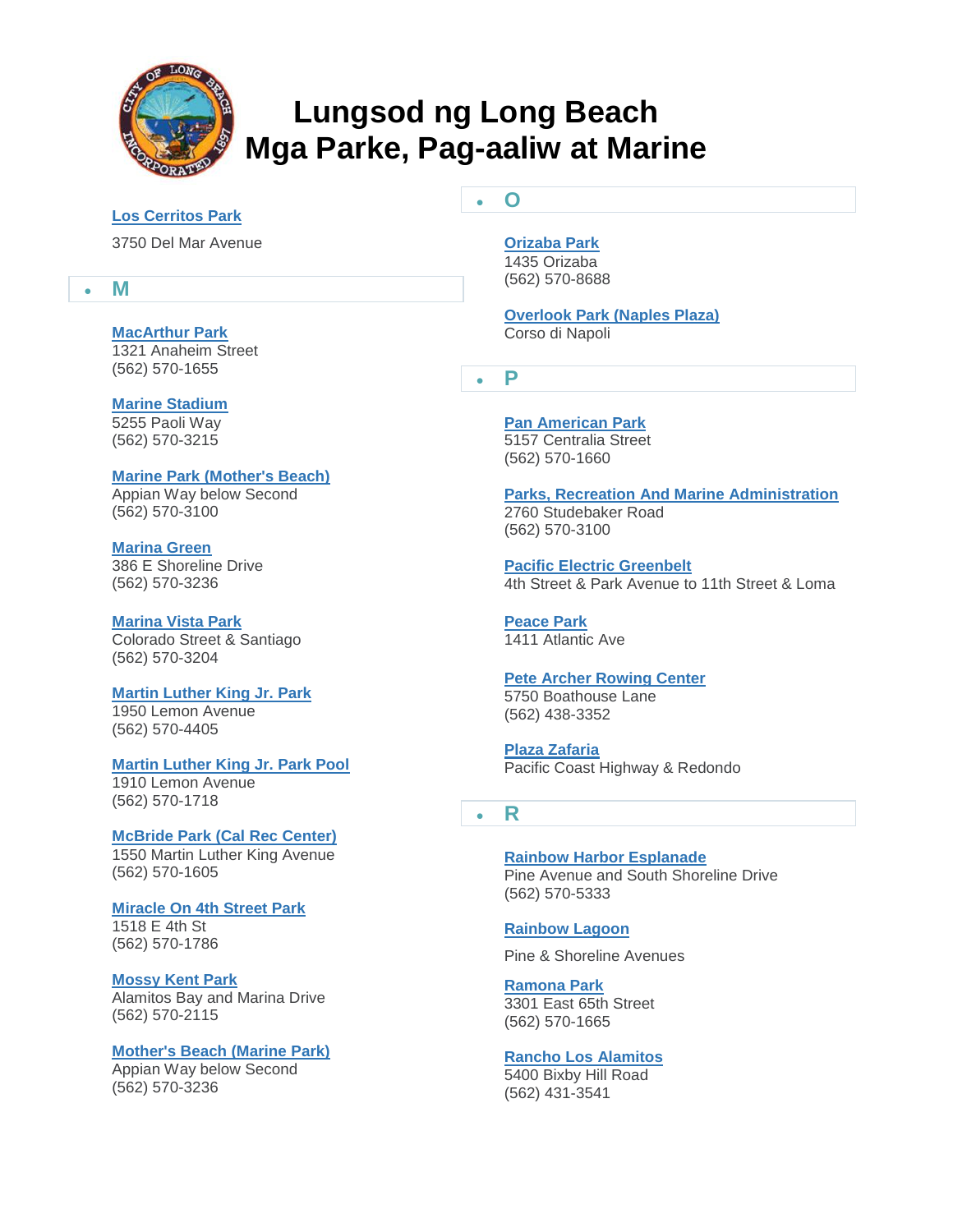

**[Rancho Los Cerritos](http://www.longbeach.gov/park/park-and-facilities/directory/rancho-los-cerritos/)** 4600 Virginia Road (562) 570-1755

**[Recreation Park](http://www.longbeach.gov/park/park-and-facilities/directory/recreation-park/)** 4900 East Seventh Street (562) 570-1670

#### **[Recreation Park 9-Hole Golf Course](http://www.longbeach.gov/park/park-and-facilities/directory/recreation-park-south-9-hole-golf-course/)**

5000 East 7th Street (562) 438-4012

#### **[Recreation Park 18-Hole Golf Course](http://www.longbeach.gov/park/park-and-facilities/directory/recreation-park-18-hole-golf-course/)**

5000 East Anaheim Street (562) 494-5000

#### **[Rosa Parks Park](http://www.longbeach.gov/park/park-and-facilities/directory/rosa-parks-park/)**

Alamitos Avenue & 15th Street (562)570-3100

# **[Rose Park](http://www.longbeach.gov/park/park-and-facilities/directory/rose-park/)**

8th & Orizaba (562) 570-3232

**[Rosie The Riveter Park](http://www.longbeach.gov/park/park-and-facilities/directory/rosie-the-riveter-park/)** Clark & Conant Avenue

**[Rotary Centennial Park](http://www.longbeach.gov/park/park-and-facilities/directory/rotary-centennial-park/)** Pacific Coast Highway & Junipero Street

# **S**

**[Santa Cruz Park](http://www.longbeach.gov/park/park-and-facilities/directory/santa-cruz-park/)** Cedar Avenue to Golden Avenue (562) 570-3100

**[Seaside Park](http://www.longbeach.gov/park/park-and-facilities/directory/seaside-park/)** 14th Street and Chestnut Avenue (562) 572-5126

**[Scherer Park](http://www.longbeach.gov/park/park-and-facilities/directory/scherer-park/)** 4600 Long Beach Boulevard (562) 570-1674

**[School Playground Programs](http://www.longbeach.gov/park/park-and-facilities/directory/school-playground-programs/)**

**[Shoreline Aquatic Park](http://www.longbeach.gov/park/park-and-facilities/directory/shoreline-aquatic-park/)** Aquarium Way

**[Silverado Park](http://www.longbeach.gov/park/park-and-facilities/directory/silverado-park/)**

1545 West 31st Street (562) 570-1675

#### **[Silverado Park Pool](http://www.longbeach.gov/park/recreation-programs/aquatics/pools/silverado-park-pool/)**

1450 West 32nd Street (562) 570-1721

**[Sleepy Hollow Greenbelt](http://www.longbeach.gov/park/park-and-facilities/directory/sleepy-hollow-greenbelt/)** 47th Pl, Pacific Ave to Rio Ave. (562) 570-3100

#### **[Skate Parks](http://www.longbeach.gov/park/recreation-programs/sports-and-athletics/skate-parks/)**

**[Skylinks At Long Beach Golf Course](http://www.longbeach.gov/park/park-and-facilities/directory/skylinks-golf-course/)** 4800 East Wardlow Road (562) 421-3388

**[Somerset Park](http://www.longbeach.gov/park/park-and-facilities/directory/somerset-park/)** 1500 East Carson (562) 570-1690

**[South Street Parkway](http://www.longbeach.gov/park/park-and-facilities/directory/south-street-parkway/)** South Street & Jaymills

**[Stearns Champions Park](http://www.longbeach.gov/park/park-and-facilities/directory/stearns-champions-park/)** 4520 East 23rd Street (562) 570-1685

# **T**

**[Tanaka Park](http://www.longbeach.gov/park/park-and-facilities/directory/tanaka-park/)** 1400 West Wardlow Road near Caspian

**[Teen Centers](http://www.longbeach.gov/park/recreation-programs/programs-and-classes/youth-and-teen-programs/teen-centers/)**

**[The Colonnade](http://www.longbeach.gov/park/park-and-facilities/directory/the-colonnade/)** End of "The Colonnade" Street in Naples (562) 570-3100

**[Treasure Island](http://www.longbeach.gov/park/park-and-facilities/directory/treasure-island/)** Florence Wk at Treasure Island Lane

**V**

**[Veterans Park](http://www.longbeach.gov/park/park-and-facilities/directory/veterans-park/)** 101 East 28th Street (562) 570-1695